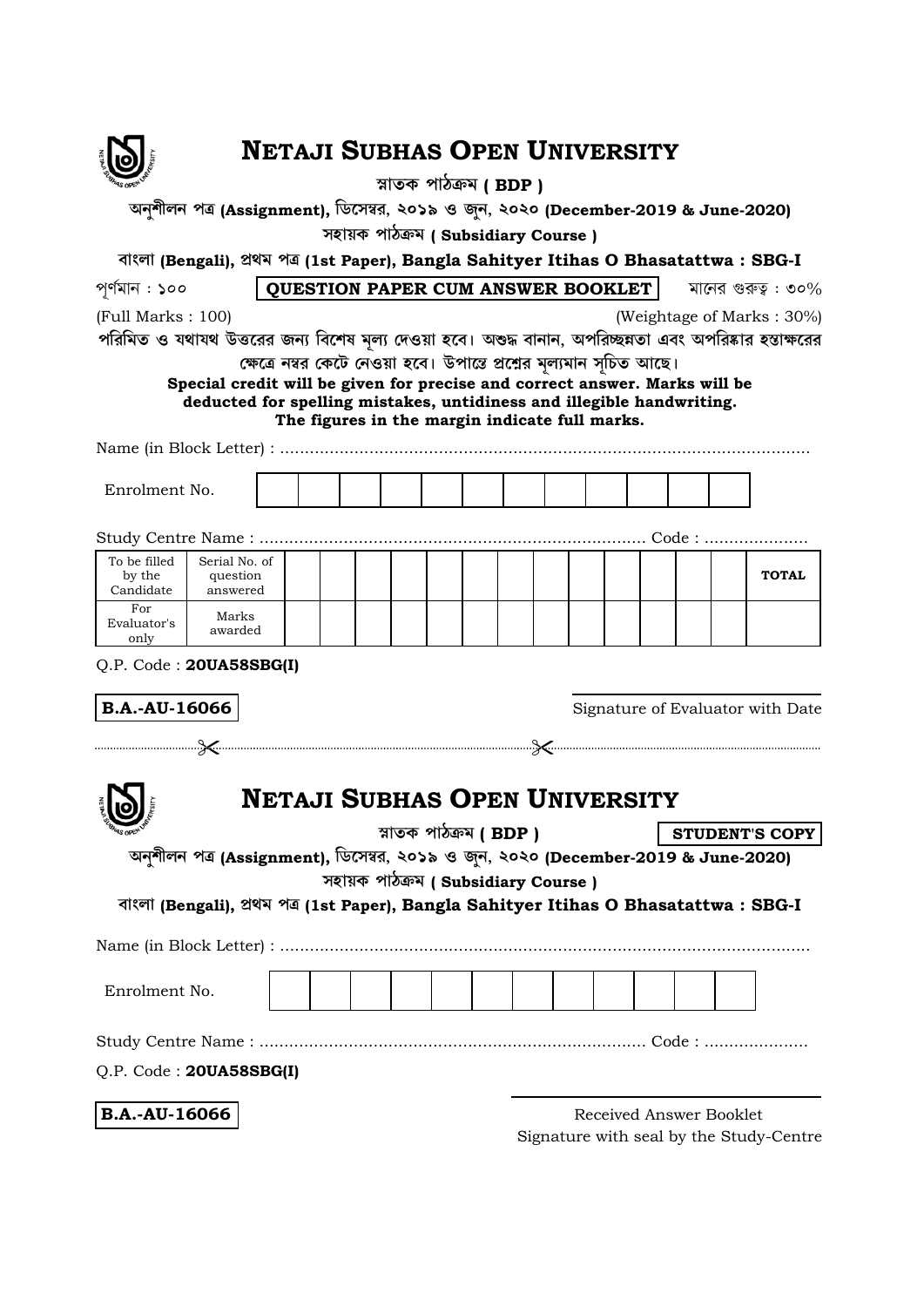

**QP Code : 20UA58SBG(I)** 2 / 24 **B.A.-AU-16066** 



## জরুরী নির্দেশ / Important Instruction

আগামী শিক্ষাবৰ্ষান্ত পরীক্ষায় (T.E. Exam.) নতুন ব্যবস্থা অর্থাৎ প্রশ্নসহ উত্তর পুস্তিকা (QPAB) প্রবর্তন করা হবে। এই নত্ন ব্যবস্থার সাথে পরীক্ষার্থীদের অভ্যস্থ করার জন্য বর্তমান অনুশীলন পত্রে প্রতিটি প্রশ্নের নির্দেশ অন্যায়ী  $\widehat{M}$ র্দিষ্ট শ্বানেই উত্তর দিতে হবে।

**New system** *i.e.* **Question Paper Cum Answer Booklet (QPAB) will be introduced in the coming Term End Examination. To get the candidates acquainted with the new system, now assignment answer is to be given in the specific space according to the instructions.** 

### **Detail schedule for submission of assignment for the**

#### **BDP Term End Examination December-2019 & June-2020**

1. Date of Publication : 14/02/2020 2. Last date of Submission of answer script by the student to the study centre : 07/03/2020 3. Last date of Submission of marks by the examiner to the study centre : 08/04/2020 4. Date of evaluated answer scripts distribution by the study centre to the students (Students are advised to check their assignment marks on the evaluated answer scripts and marks lists in the study centre notice board. If there is any mismatch / any other problems of marks obtained and marks in the list, the students should report to their study centre Co-ordinator on spot for correction. The study centre is advised to send the corrected marks, if any, to the COE office within five days. No changed / correction of assignment marks will be accepted after the said five days.  $\frac{18}{09}$  : 18/04/2020 5. Last date of submission of marks by the study centre to the Department of C.O.E. on or before  $\cdot$  20/04/2020

এখানে কিছু লিখবেন না

## **Do Not Write Anything Here**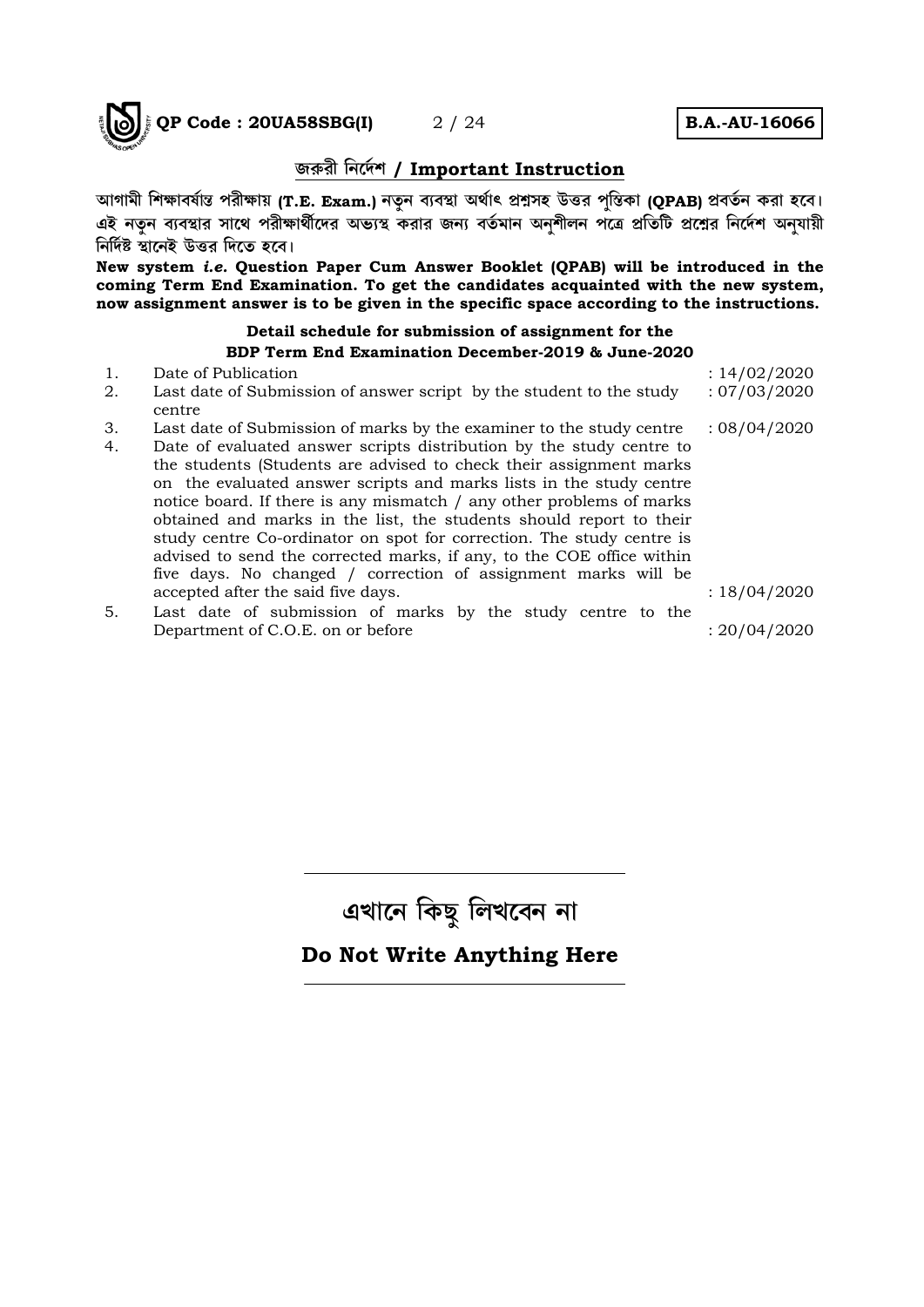

- ১। যে-কোনো দু'টি প্রশ্নের উত্তর দিন (অনধিক ৪০০ শব্দে) ঃ
	- (ক) মধ্যযুগের সাহিত্যের ইতিহাসে 'চণ্ডীদাস সমস্যা' বিষয়ে একটি নাতিদীর্ঘ প্রবন্ধ লিখুন।
	- (খ) 'বলাকা' পর্বের কাব্যধারায় রবীন্দ্রনাথের কবিপ্রতিভা সম্পর্কে সংক্ষেপে আলোচনা করুন।
	- (গ) শব্দার্থ পরিবর্তনের কারণগুলি উদাহরণসহ আলোচনা করুন।
	- (ঘ) বিদেশি নাট্যমঞ্চুজি সম্পর্কে সংক্ষেপে লিখুন।

প্ৰথম উত্তর / First Answer:

**B.A.-AU-16066**  $20 \times 2 = 80$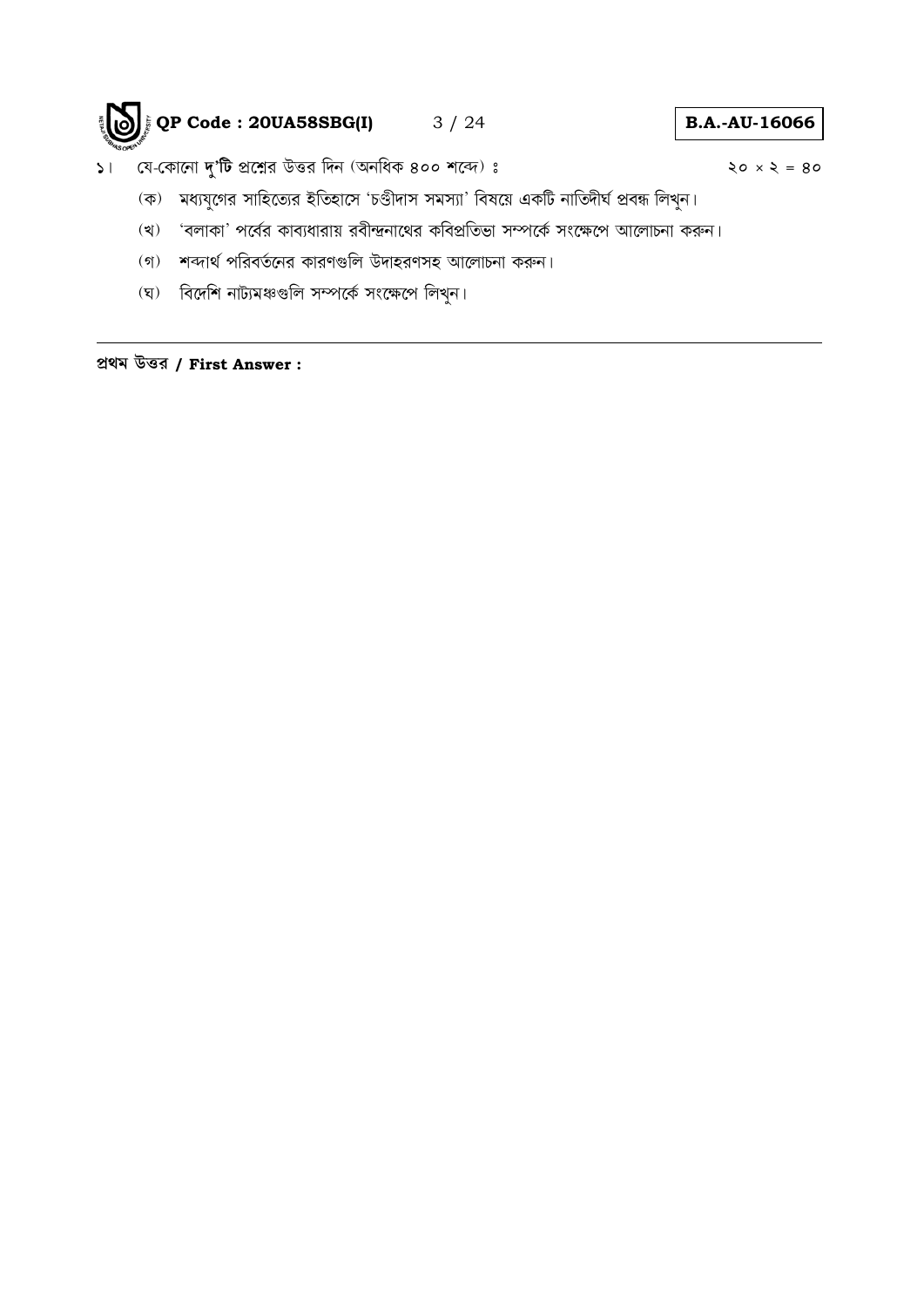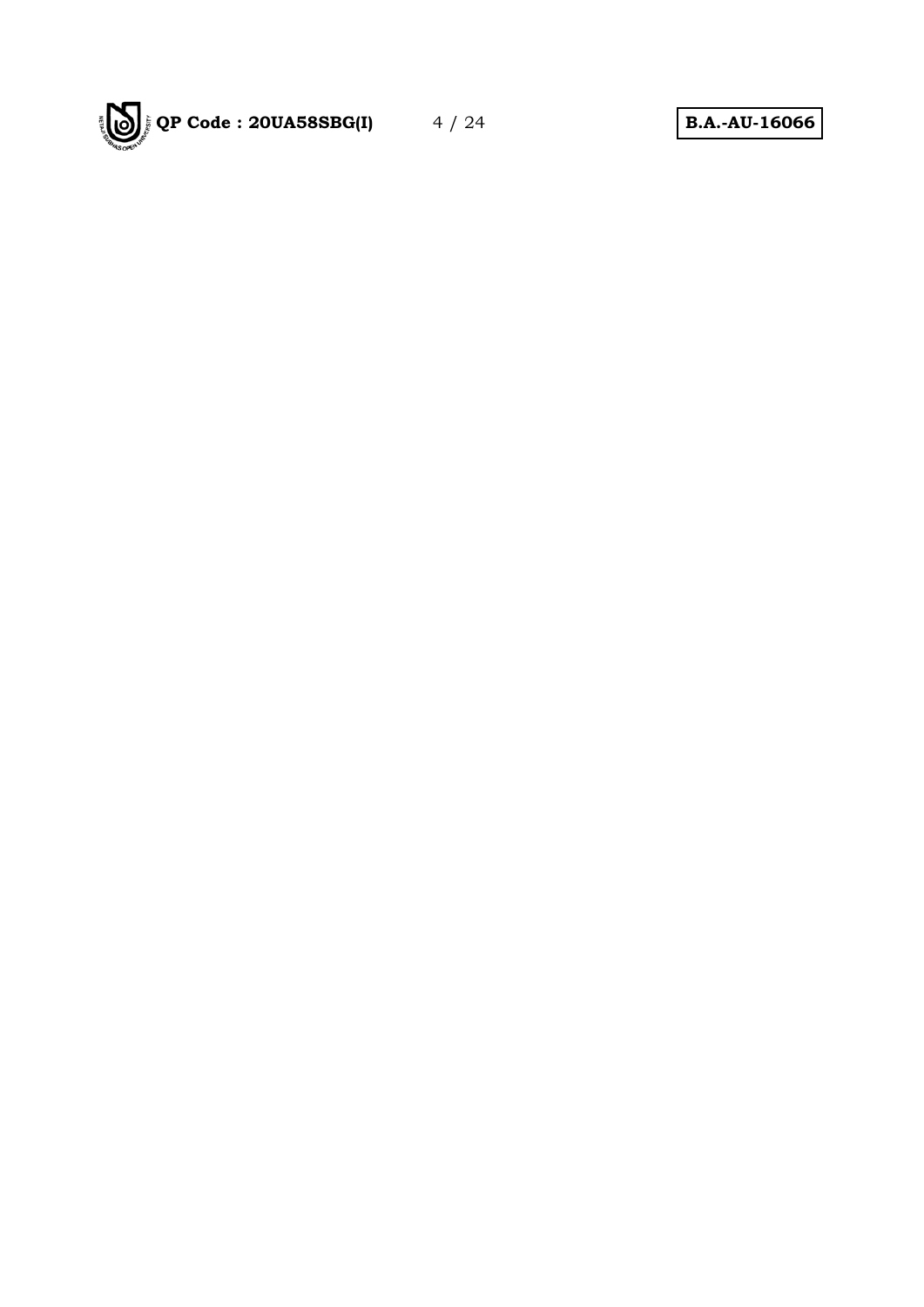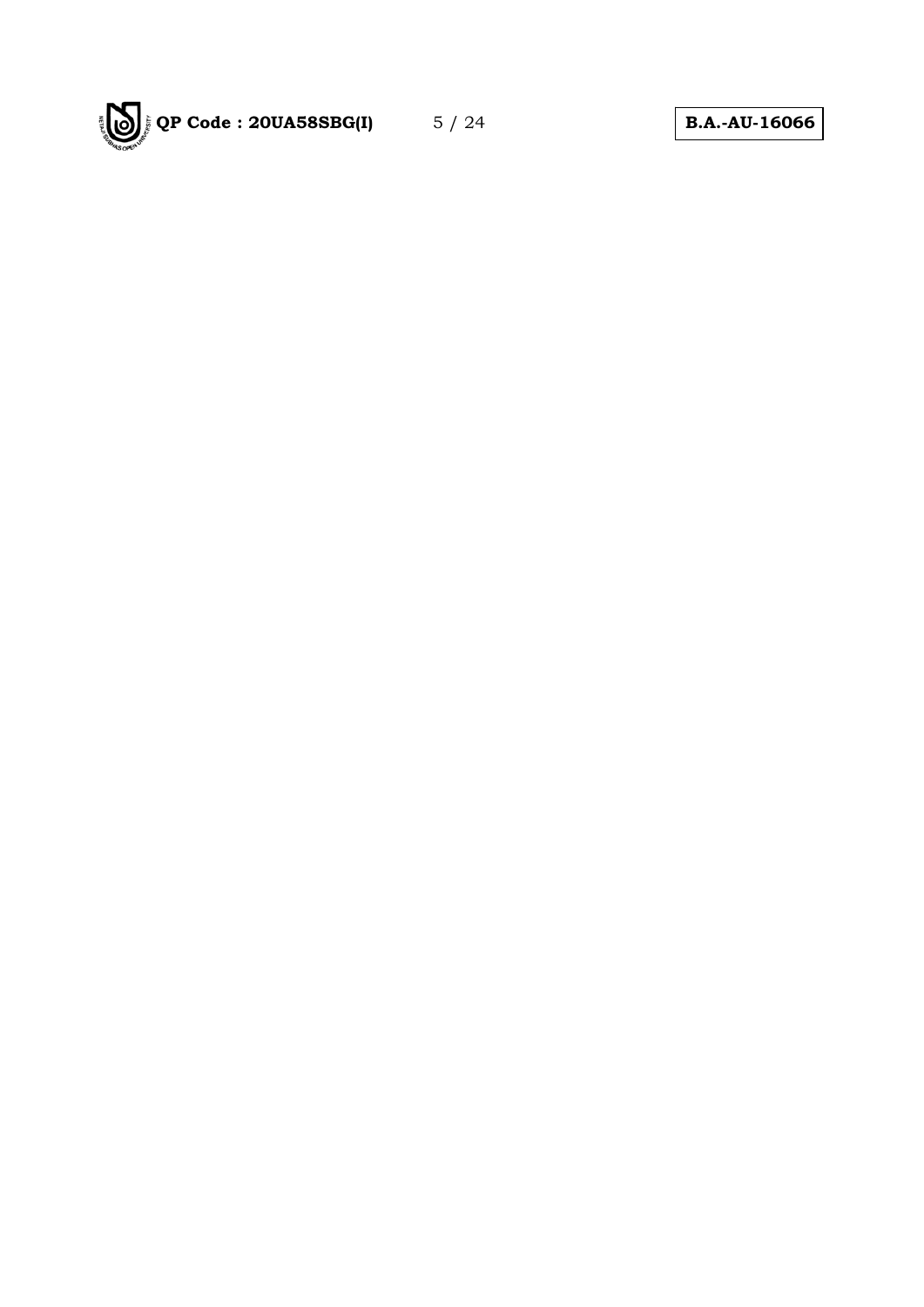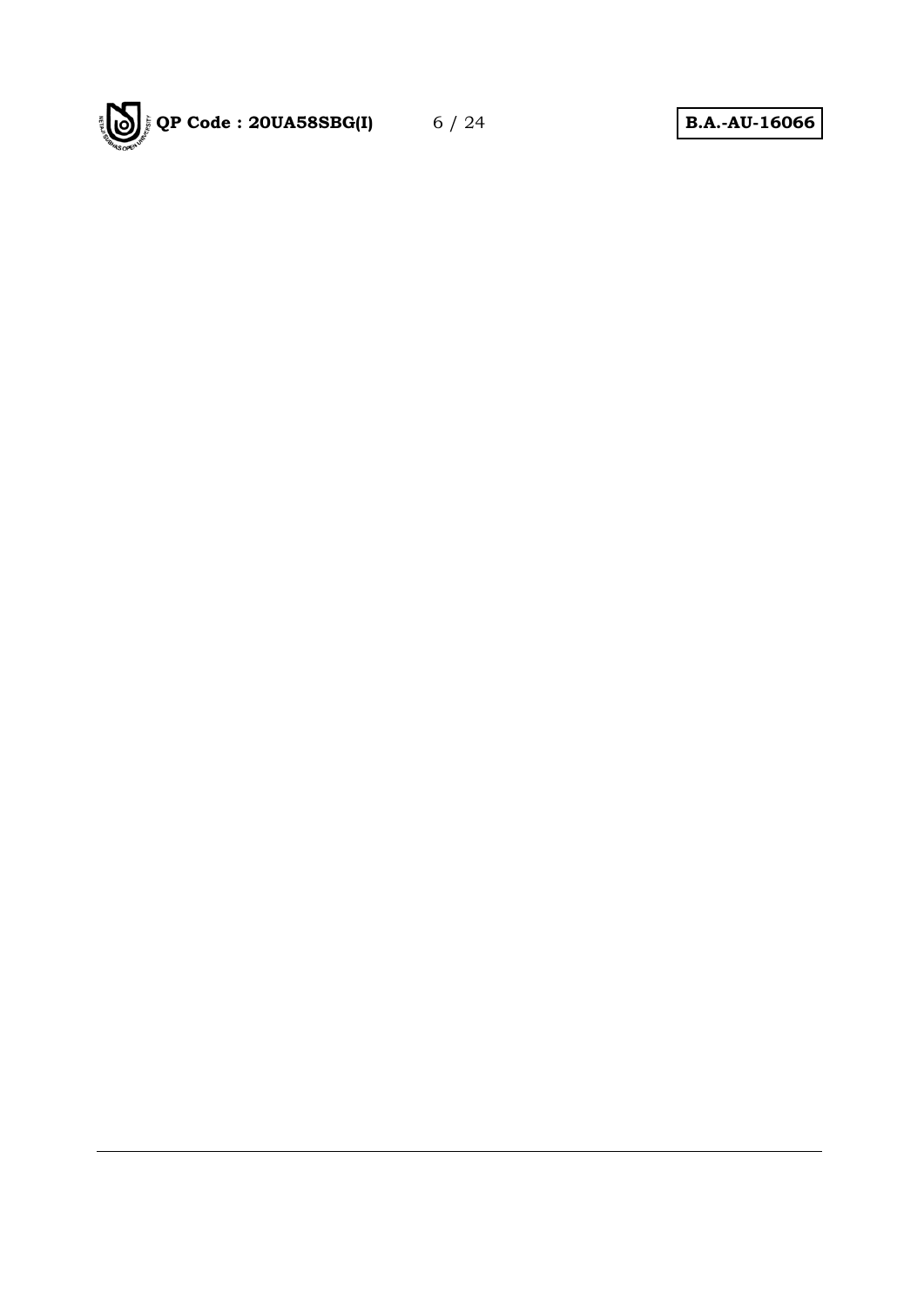

দ্বিতীয় উত্তর / Second Answer: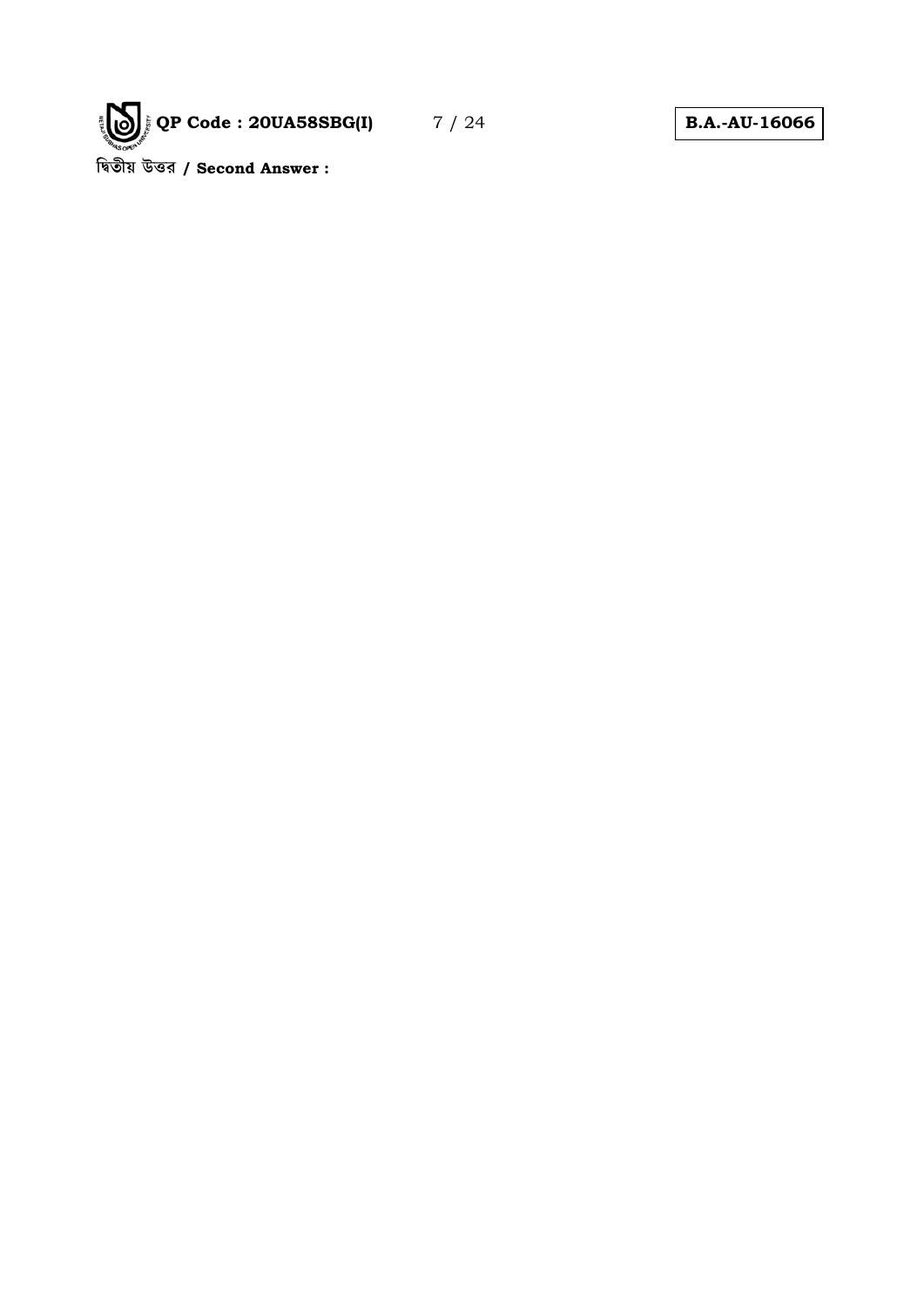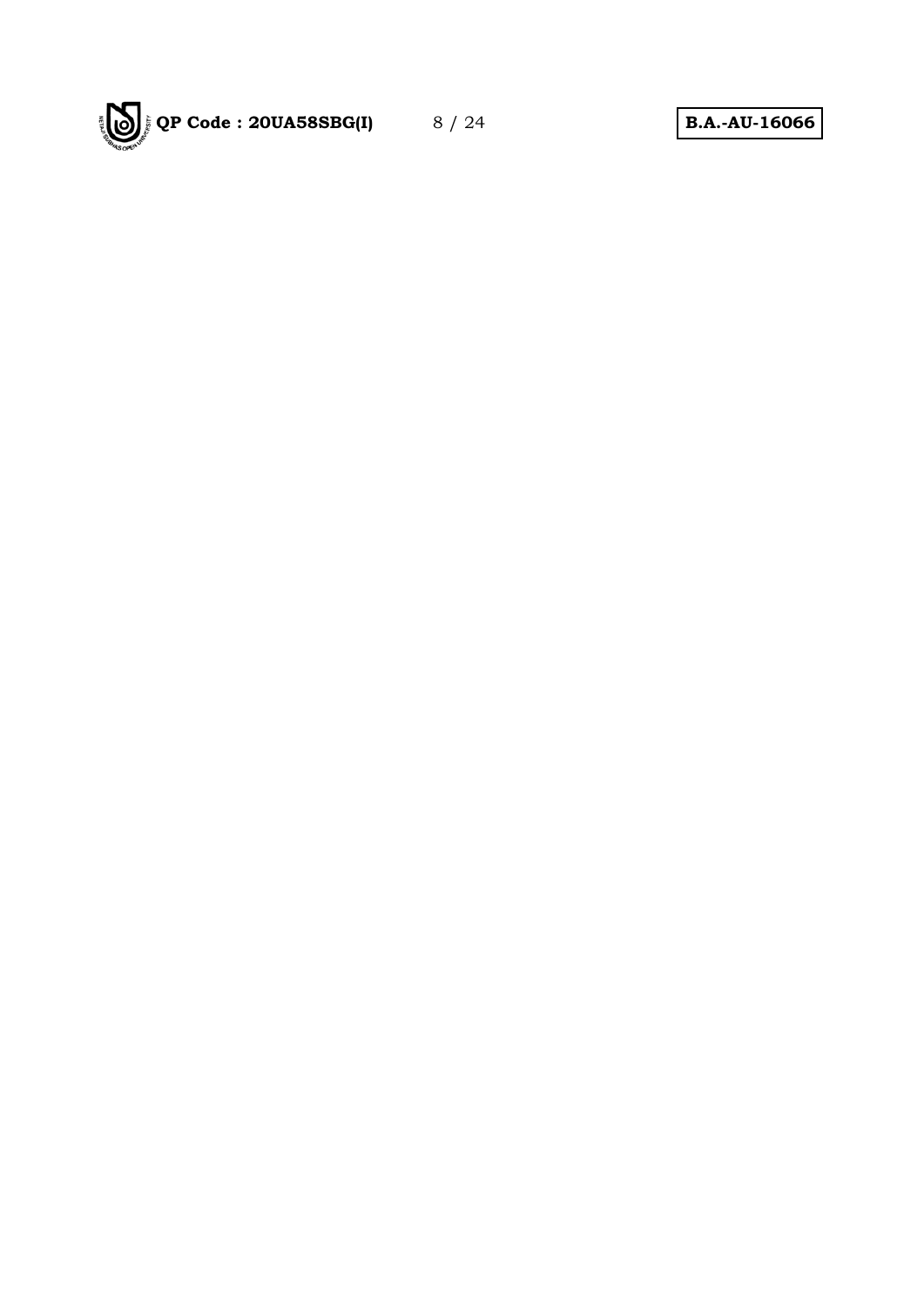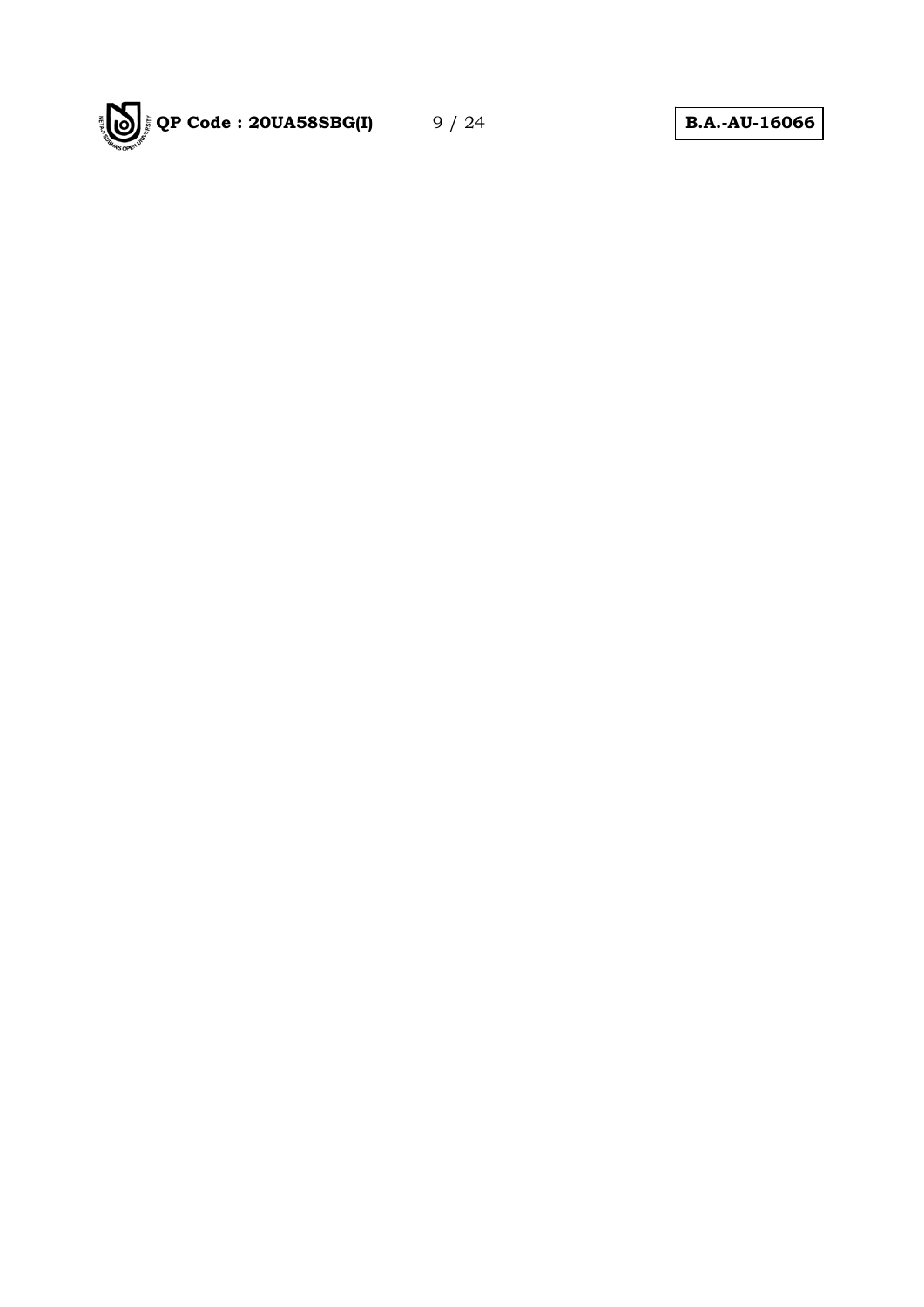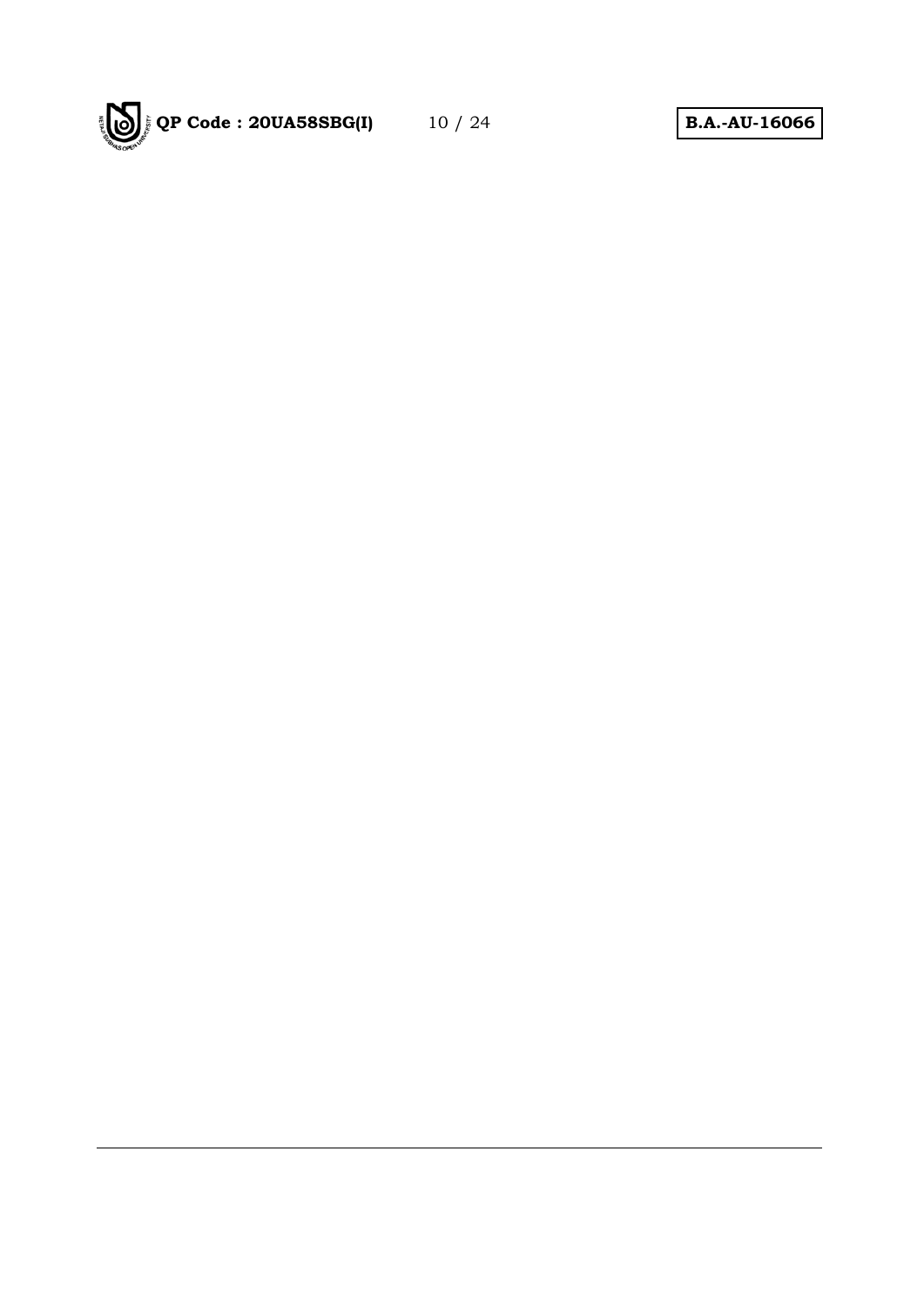|          |                  | $\frac{1}{2}$ QP Code : 20UA58SBG(I)<br>11/24                                             | <b>B.A.-AU-16066</b> |
|----------|------------------|-------------------------------------------------------------------------------------------|----------------------|
| $\geq 1$ |                  | যে-কোনো <b>তিনটি</b> প্রশ্নের উত্তর দিন (অনধিক ৩০০ শব্দে) ঃ                               | $52 \times 9 = 0.6$  |
|          | (ক)              | বাংলা ভাষার উদ্ভবের ক্রমবিকাশ সংক্ষেপে আলোচনা করুন।                                       |                      |
|          | (খ্)             | যে-কোনো তিনজন মহাভারত অনুবাদক সম্পর্কে সংক্ষেপে লিখুন।                                    | 8 $\times$ 0         |
|          | (5)              | গীতিকবিতা কাকে বলে ? বাংলা গীতিকাব্যের ধারায় বিহারীলাল চক্রবর্তীর অবদান আলোচনা করুন।     |                      |
|          |                  |                                                                                           | $2 + 50$             |
|          | $(\nabla)$       | বাংলা সাহিত্যের ইতিহাসে ত্রৈলোক্যনাথ মুখোপাধ্যায় কতখানি গুরুত্বপূর্ণ বলে আপনি মনে করেন ? |                      |
|          | $(\mathfrak{G})$ | উত্তরাধিকারসূত্রে প্রাপ্ত বাংলা শব্দাবলি সম্পর্কে উদাহরণসহ আলোচনা করুন।                   |                      |
|          |                  | (চ) সুভাষণরীতি বলতে কী বোঝেন উদাহরণসহ আলোচনা করুন।                                        | ২ + ১০               |
|          |                  |                                                                                           |                      |

প্ৰথম উত্তর / First Answer :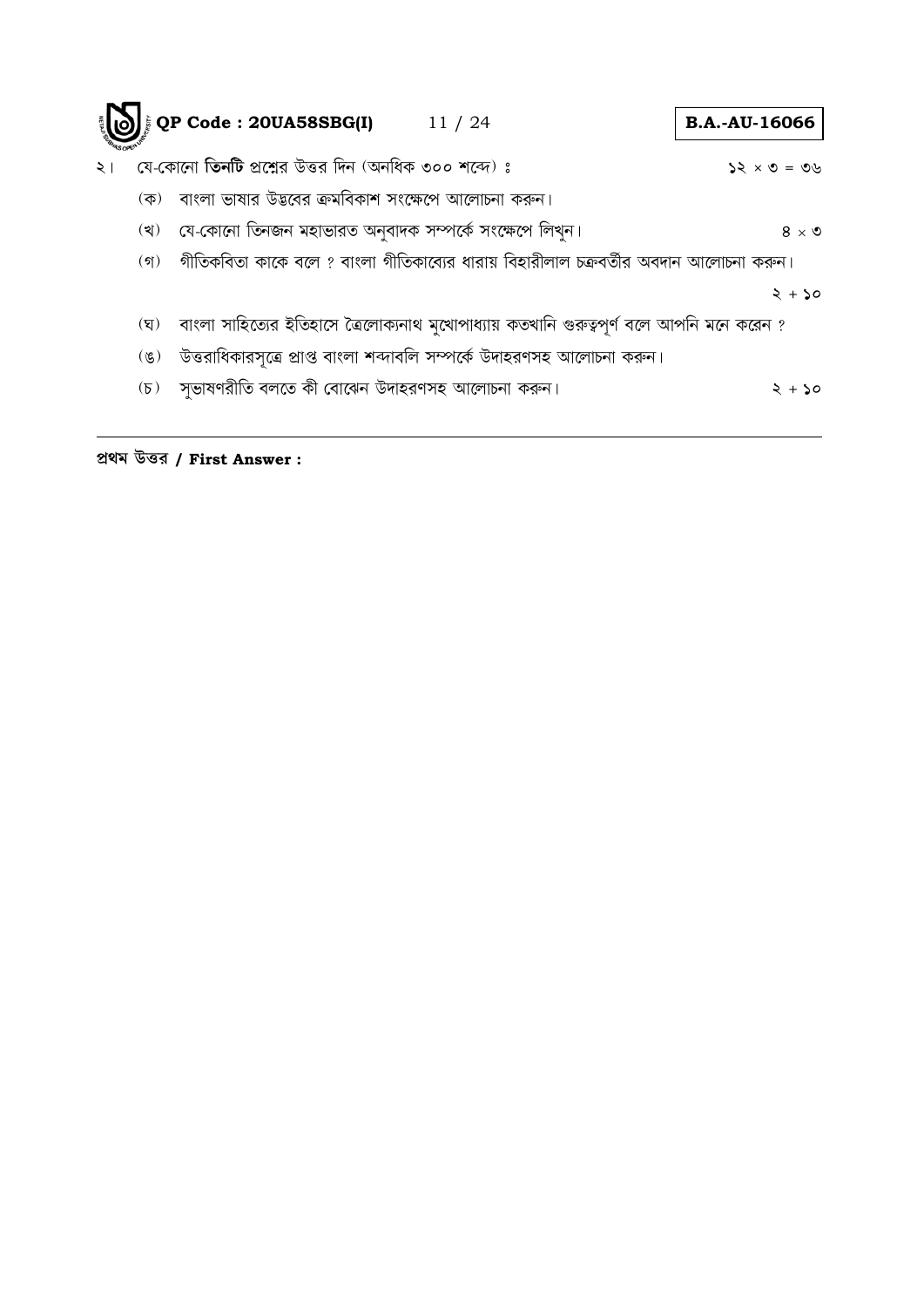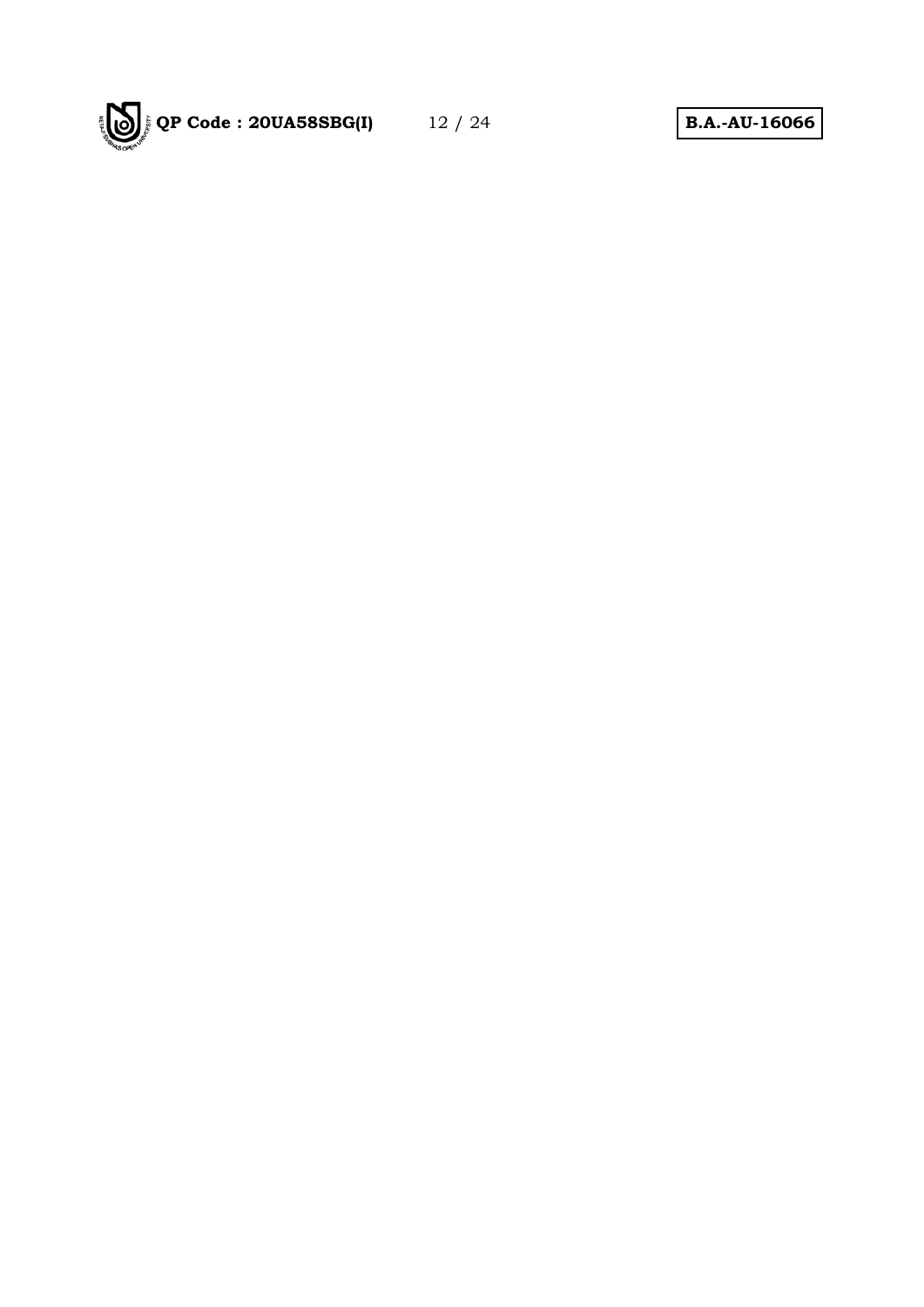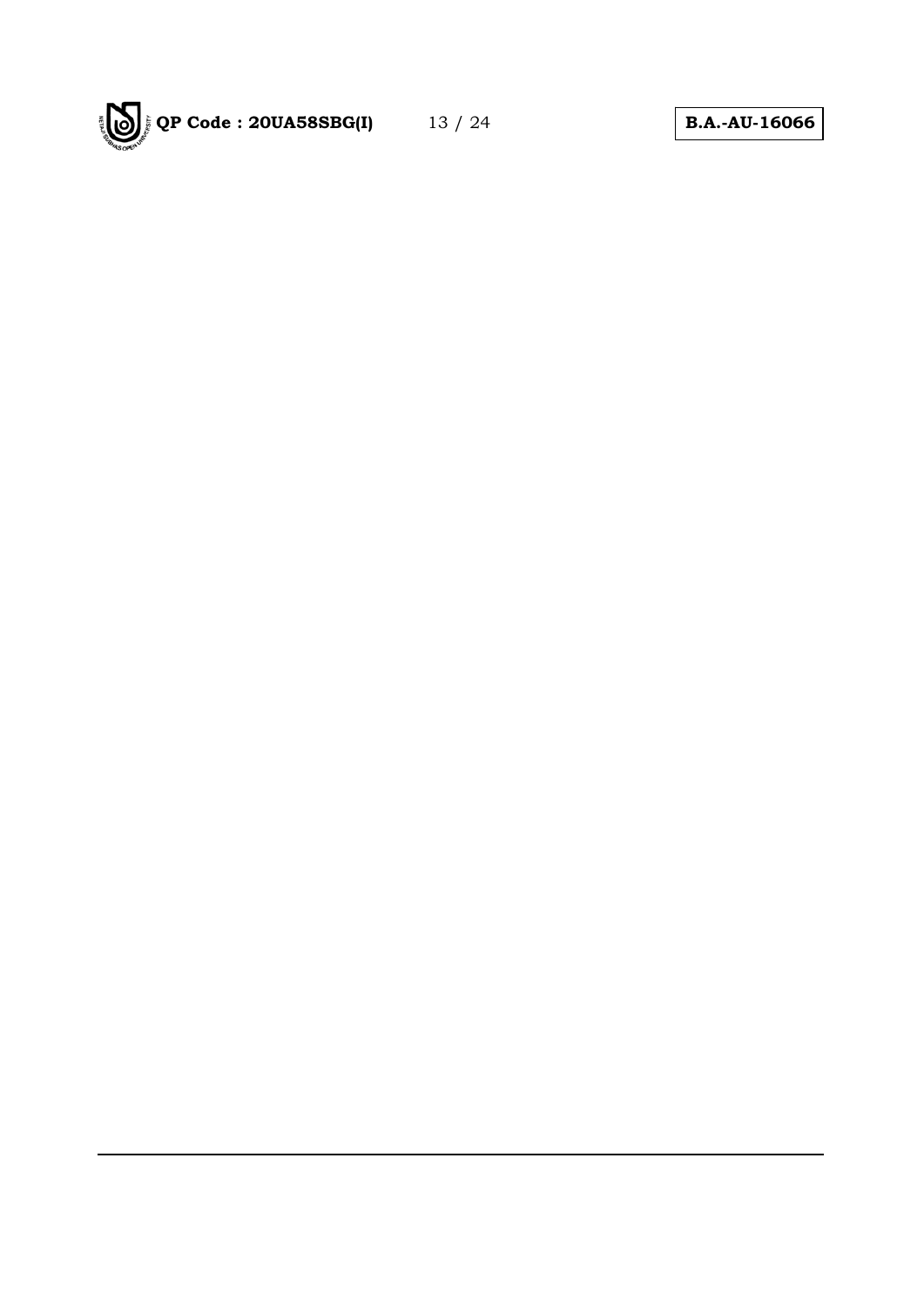

দ্বিতীয় উত্তর / Second Answer: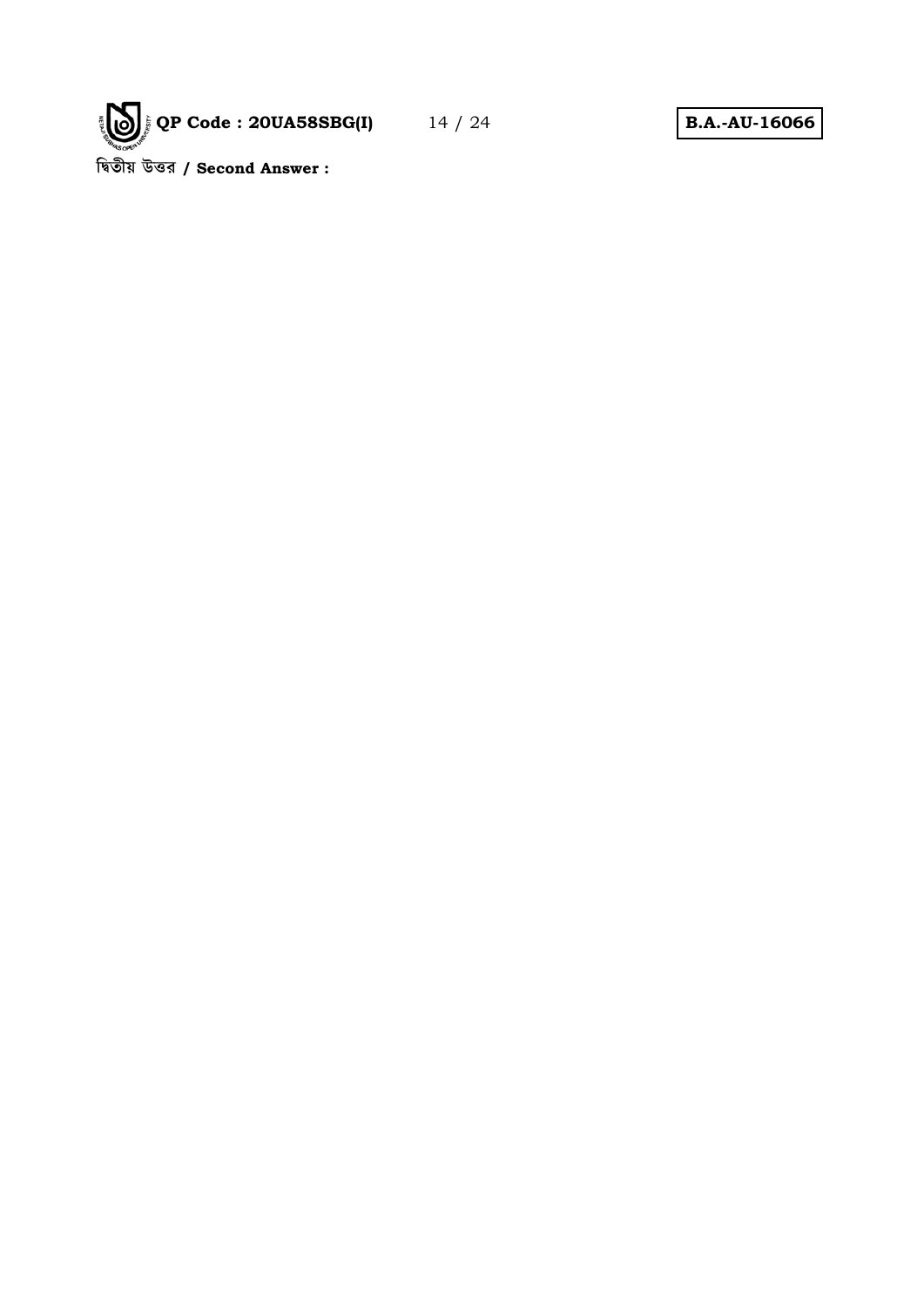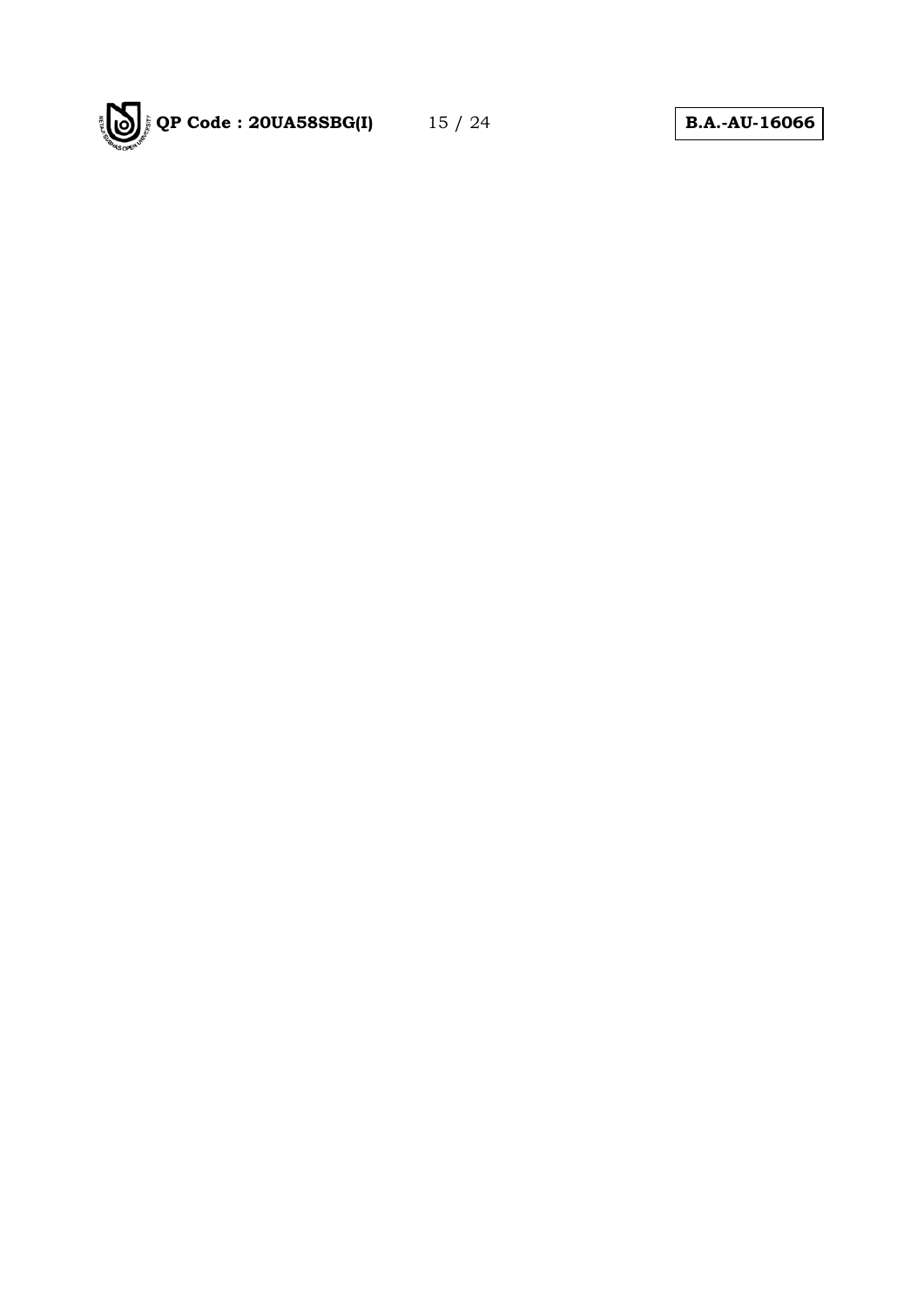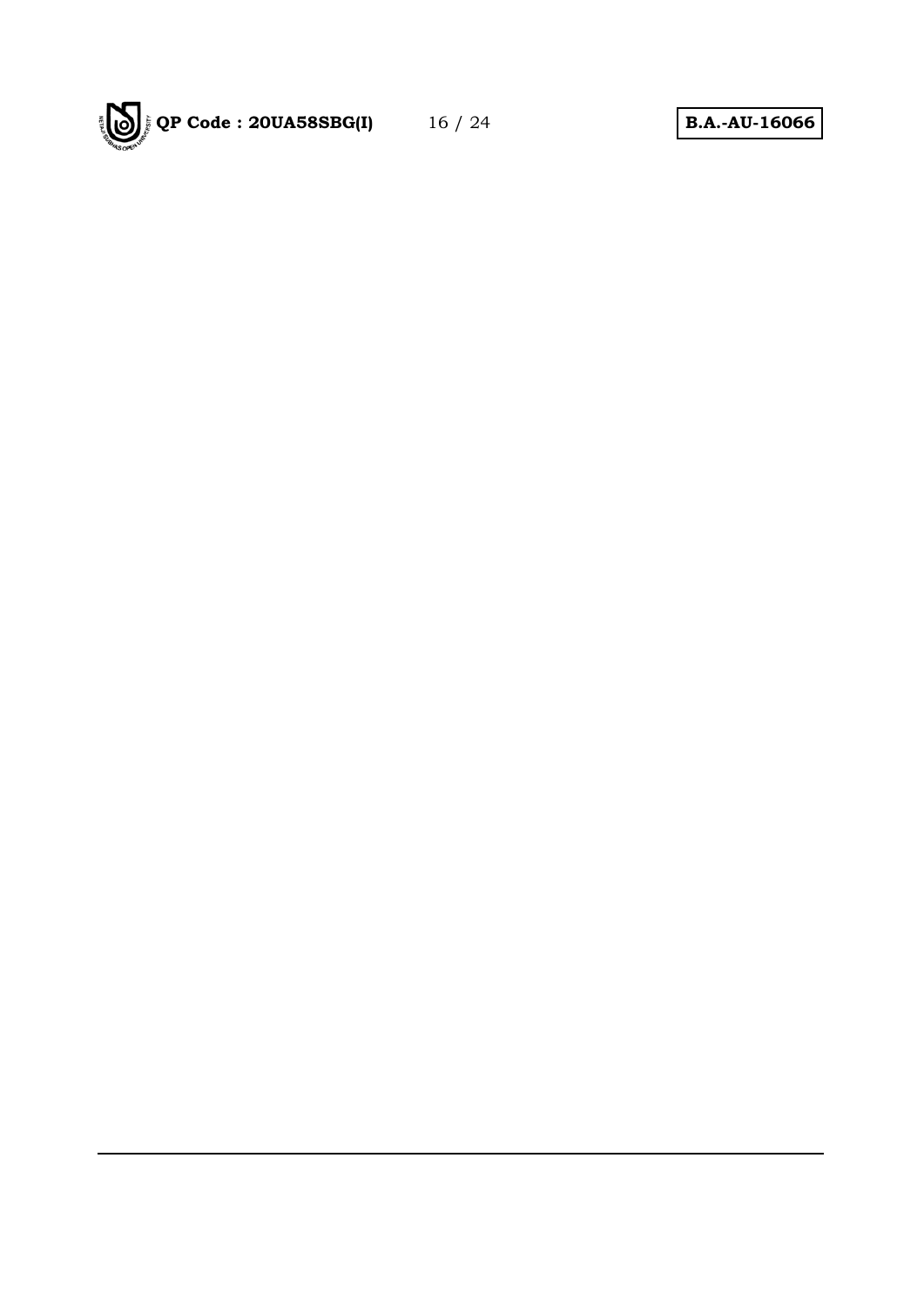

তৃতীয় উত্তর / Third Answer: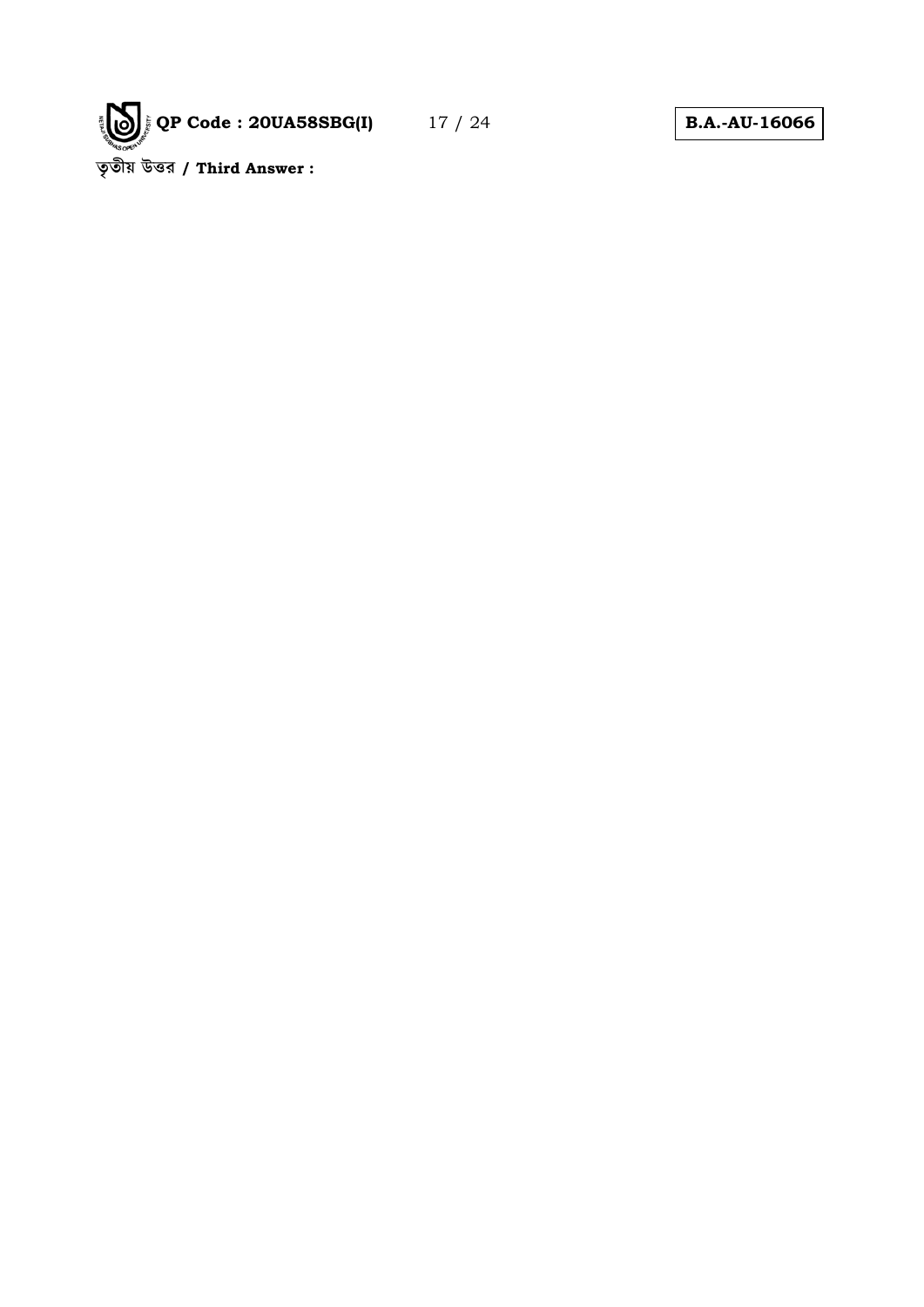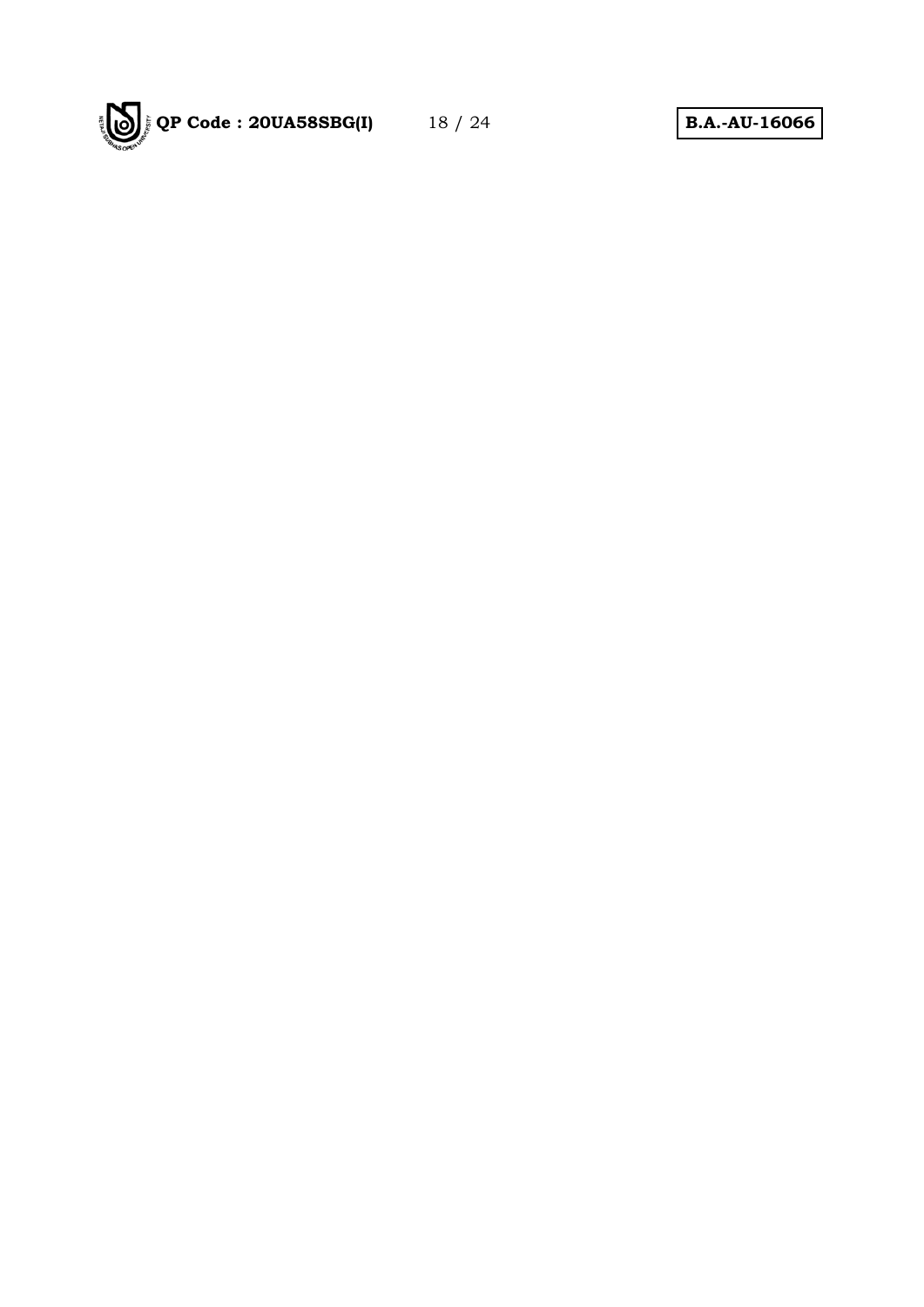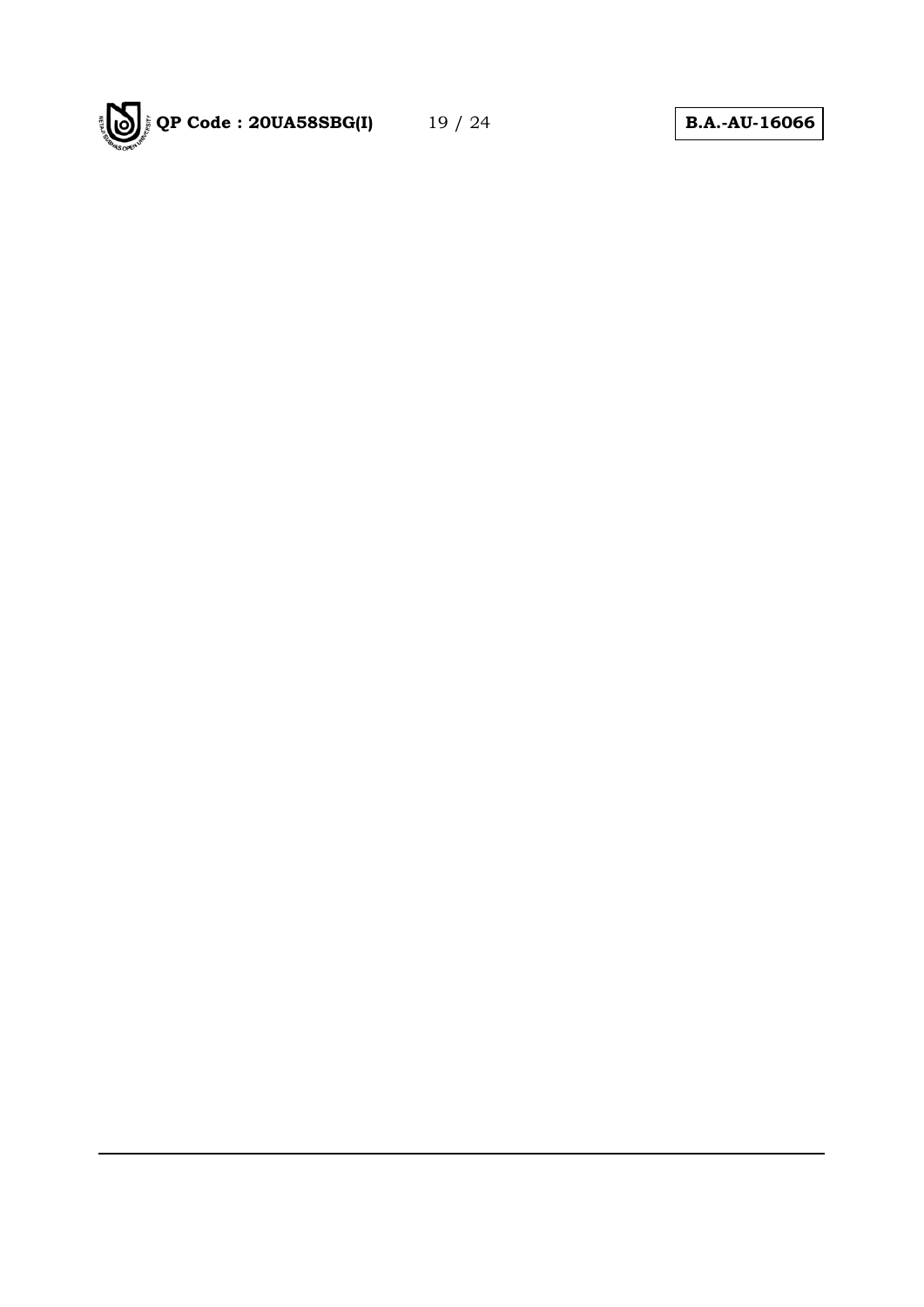|                |                              | QP Code: 20UA58SBG(I)<br>20/24                                                           | <b>B.A.-AU-16066</b>      |
|----------------|------------------------------|------------------------------------------------------------------------------------------|---------------------------|
| $\overline{O}$ |                              | যে-কোনো চারটি প্রশ্নের উত্তর দিন (অনধিক ১০০ শব্দে) ঃ                                     | ৬ × ৪ = ২৪                |
|                |                              | (ক) টীকা লিখন (যে-কোনো <b>একটি</b> ) :                                                   |                           |
|                |                              | (অ) মধুসুদন দত্ত                                                                         |                           |
|                |                              | (আ) প্যারীচাঁদ মিত্র                                                                     |                           |
|                |                              | (ই)<br>তারকনাথ গঙ্গোপাধ্যায়।                                                            |                           |
|                | (খ্)                         | মনসামঙ্গলের চারজন কবি ও তাঁদের কাব্যের নামোল্লেখ করুন।                                   | $2 + 8$                   |
|                | (3)                          | চৈতন্যপূর্ব ও চৈতন্যপরবর্তী পদাবলী সাহিত্যের পার্থক্য কোথায় ?                           |                           |
|                | $(\nabla)$                   | চলিত ভাষার তিনটি বৈশিষ্ট্য উদাহরণসহ আলোচনা করুন।                                         |                           |
|                | $\left( \mathfrak{G}\right)$ | প্রাচীন বাংলা ভাষার দুটি করে ধ্বনিতাত্ত্বিক ও রূপতাত্ত্বিক বৈশিষ্ট্য উল্লেখ করুন।        | $\mathcal{O}+\mathcal{O}$ |
|                | $(\mathsf{D})$               | শক্তি চট্টোপাধ্যায় ও সুকান্ত ভট্টাচার্যের তিনটি করে কাব্যগ্রন্থের নাম প্রকাশকালসহ লিখন। | $\mathcal{O}+\mathcal{O}$ |
|                | (ছ)                          | টীকা লিখুন : সাঁসুচি থিয়েটার।                                                           |                           |
|                | (জ)                          | বাংলা গদ্যচ্যার বিকাশে সাময়িকপত্রের গুরুত্ব সম্পর্কে সংক্ষেপে আলোচনা করুন।              |                           |
|                |                              |                                                                                          |                           |

<u>খ</u>থম উত্তর / First Answer :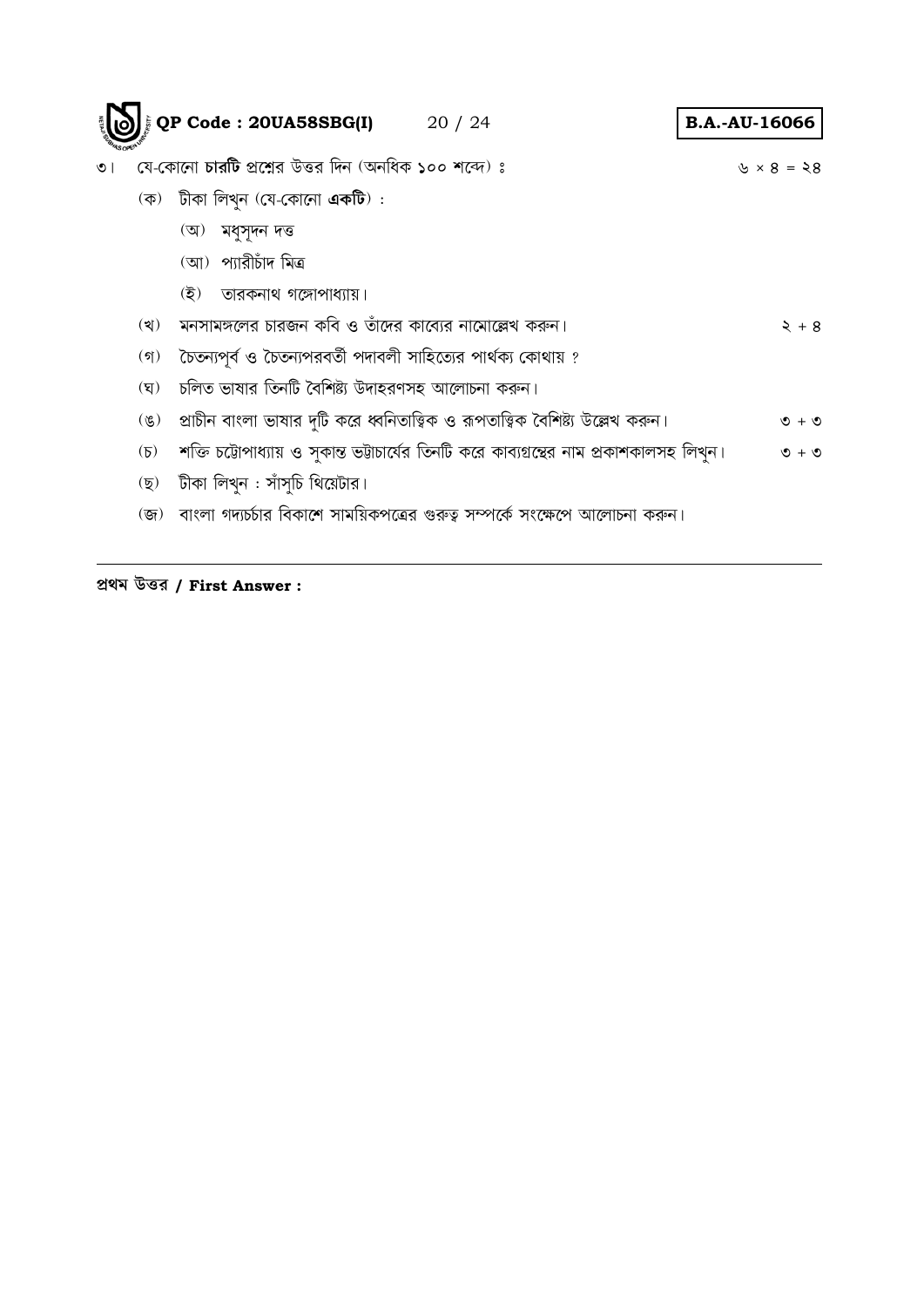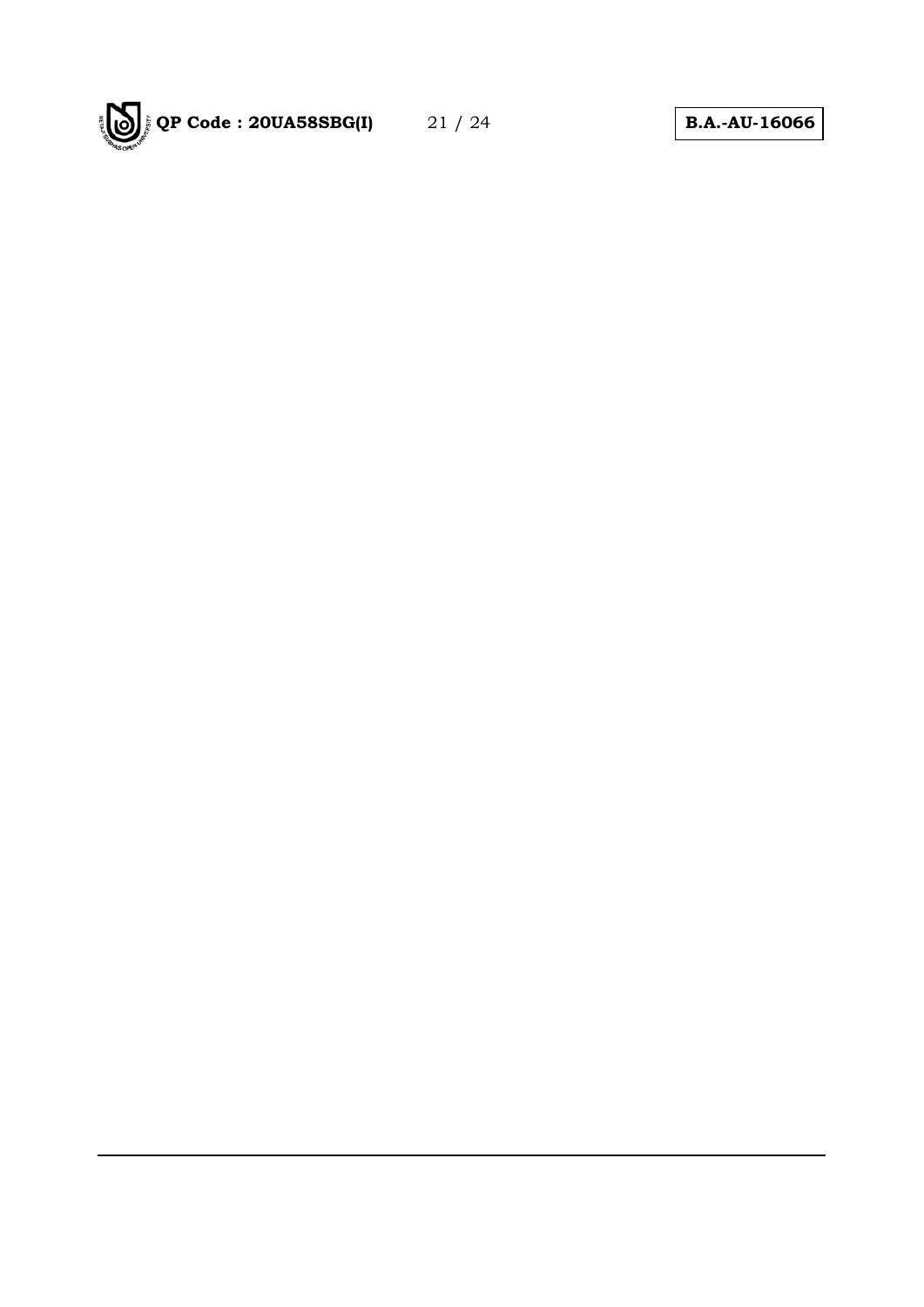

দ্বিতীয় উত্তর / Second Answer: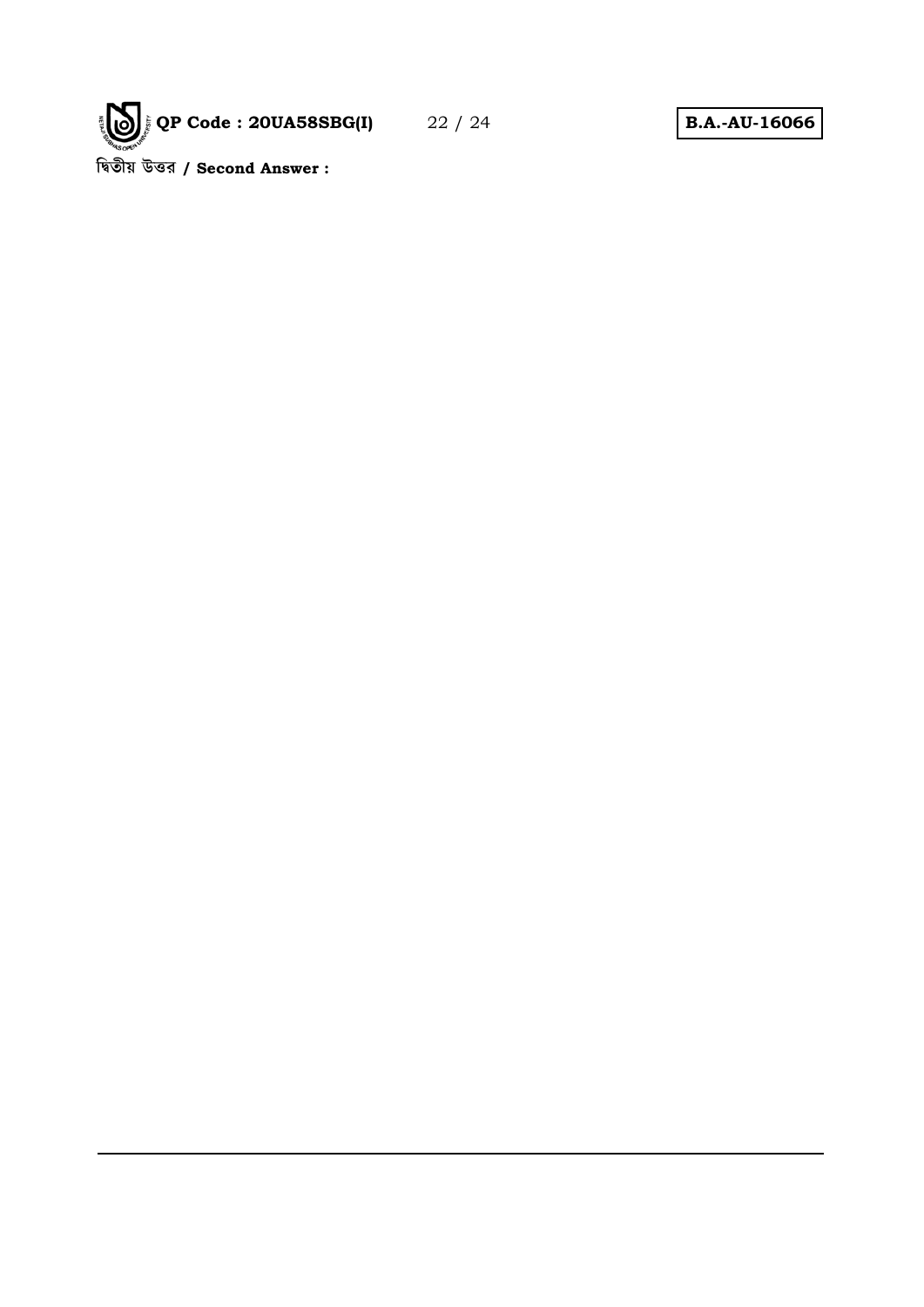

তৃতীয় উত্তর / Third Answer: